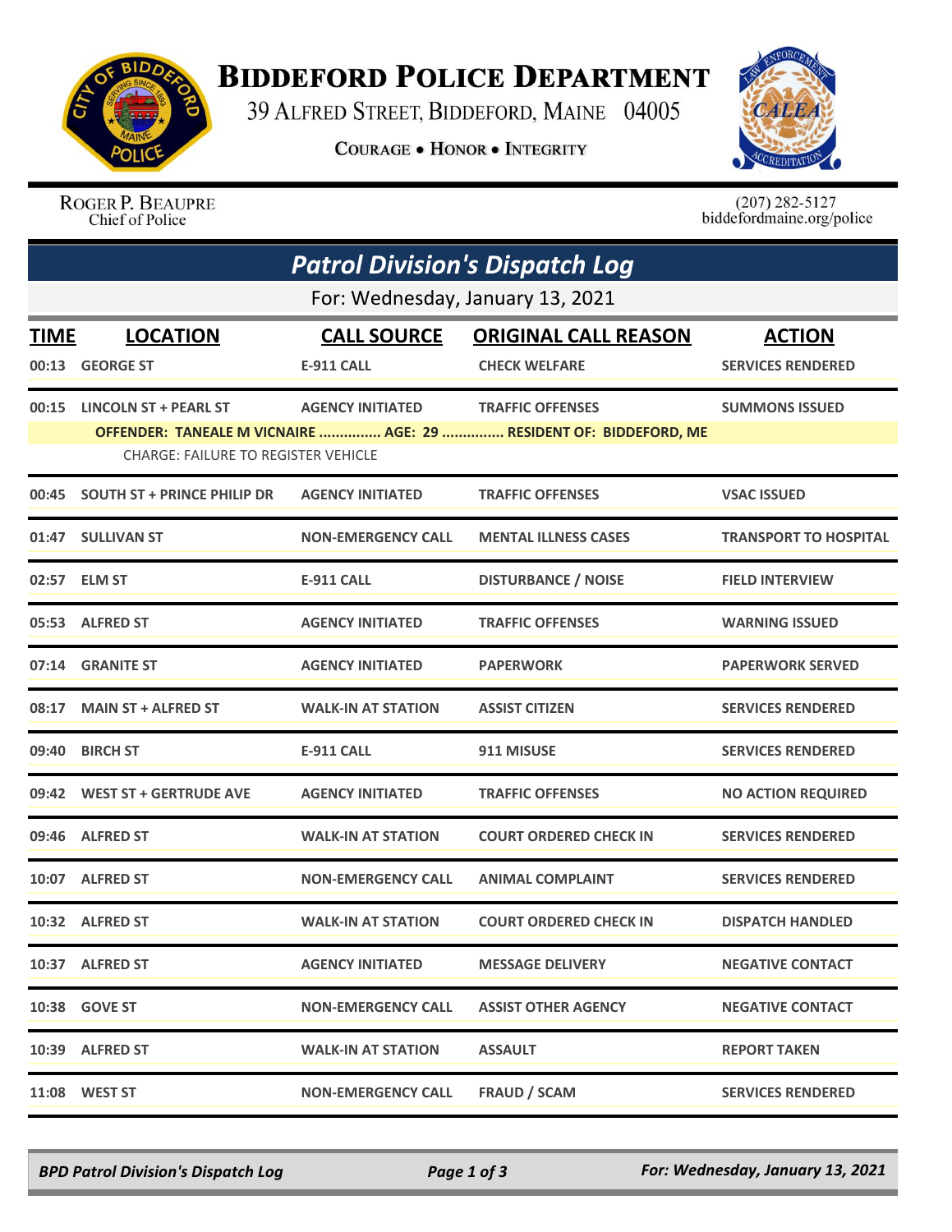| <b>TIME</b> | <b>LOCATION</b><br>11:12 ALFRED ST | <b>CALL SOURCE</b><br><b>AGENCY INITIATED</b> | <b>ORIGINAL CALL REASON</b><br><b>PRO-ACTIVE DV RESPONSE TEAM</b> | <b>ACTION</b><br><b>REPORT TAKEN</b> |
|-------------|------------------------------------|-----------------------------------------------|-------------------------------------------------------------------|--------------------------------------|
|             | 11:35 WEST MYRTLE ST               | <b>NON-EMERGENCY CALL</b>                     | <b>ASSIST OTHER AGENCY</b>                                        | <b>SERVICES RENDERED</b>             |
| 11:41       | <b>BARRA RD</b>                    | <b>NON-EMERGENCY CALL</b>                     | <b>SUSPICION</b>                                                  | <b>SERVICES RENDERED</b>             |
|             | <b>12:12 VINE ST</b>               | <b>E-911 CALL</b>                             | <b>MEDICAL W/ ASSIST</b>                                          | <b>TRANSPORT TO HOSPITAL</b>         |
| 12:16       | <b>GRANITE ST</b>                  | <b>NON-EMERGENCY CALL</b>                     | <b>SERVICE CALL</b>                                               | <b>NO ACTION REQUIRED</b>            |
|             | 12:42 ALEXANDER DR                 | <b>NON-EMERGENCY CALL</b>                     | <b>VIOL PROTECTION FROM ABUSE</b>                                 | <b>SERVICES RENDERED</b>             |
| 13:29       | <b>ALFRED ST</b>                   | <b>NON-EMERGENCY CALL</b>                     | <b>FRAUD / SCAM</b>                                               | <b>SERVICES RENDERED</b>             |
|             | 13:44 GRAHAM ST                    | <b>NON-EMERGENCY CALL</b>                     | <b>MENTAL ILLNESS CASES</b>                                       | <b>SERVICES RENDERED</b>             |
|             | 14:11 CRESCENT ST                  | <b>NON-EMERGENCY CALL</b>                     | <b>CRIMINAL MISCHIEF</b>                                          | <b>SERVICES RENDERED</b>             |
| 14:19       | <b>SCADLOCK MILL RD</b>            | <b>NON-EMERGENCY CALL</b>                     | PRO-ACTIVE DV RESPONSE TEAM                                       | <b>NO VIOLATION</b>                  |
|             | <b>14:26 KING ST</b>               | <b>AGENCY INITIATED</b>                       | <b>ANIMAL COMPLAINT</b>                                           | <b>SERVICES RENDERED</b>             |
| 14:33       | <b>GREEN ST</b>                    | <b>AGENCY INITIATED</b>                       | <b>ANIMAL COMPLAINT</b>                                           | <b>NEGATIVE CONTACT</b>              |
|             | 14:40 CUTTS ST                     | <b>AGENCY INITIATED</b>                       | <b>ANIMAL COMPLAINT</b>                                           | <b>NEGATIVE CONTACT</b>              |
|             | 14:46 HARVEY ST                    | <b>AGENCY INITIATED</b>                       | <b>ANIMAL COMPLAINT</b>                                           | <b>SERVICES RENDERED</b>             |
|             | 14:46 SOUTH ST                     | <b>E-911 CALL</b>                             | 911 MISUSE                                                        | <b>DISPATCH HANDLED</b>              |
|             | 14:56 MASON ST                     | <b>AGENCY INITIATED</b>                       | <b>ANIMAL COMPLAINT</b>                                           | <b>NEGATIVE CONTACT</b>              |
|             | 15:35 ALFRED ST                    | <b>WALK-IN AT STATION</b>                     | <b>MENTAL ILLNESS CASES</b>                                       | <b>SERVICES RENDERED</b>             |
|             | <b>16:20 LEON ST</b>               | <b>NON-EMERGENCY CALL</b>                     | <b>MISSING PERSON</b>                                             | <b>SERVICES RENDERED</b>             |
|             | 16:42 YATES ST                     | <b>NON-EMERGENCY CALL</b>                     | <b>ARTICLES LOST/FOUND</b>                                        | <b>DISPATCH HANDLED</b>              |
|             | 17:12 ALFRED ST                    | <b>NON-EMERGENCY CALL</b>                     | <b>ARTICLES LOST/FOUND</b>                                        | <b>DISPATCH HANDLED</b>              |
|             | 17:19 ALFRED ST                    | <b>AGENCY INITIATED</b>                       | <b>TRAFFIC OFFENSES</b>                                           | <b>WARNING ISSUED</b>                |
| 17:35       | <b>MARION AVE</b>                  | <b>NON-EMERGENCY CALL</b>                     | <b>SUSPICION</b>                                                  | <b>SERVICES RENDERED</b>             |
|             | 18:09 ALFRED ST                    | <b>NON-EMERGENCY CALL</b>                     | <b>COURT ORDERED CHECK IN</b>                                     | <b>DISPATCH HANDLED</b>              |
| 19:43       | <b>MOUNTAIN RD + PRECOURT ST</b>   | <b>NON-EMERGENCY CALL</b>                     | <b>ATTEMPTED/THREATENED SUICIDE</b>                               | <b>SERVICES RENDERED</b>             |
|             | 20:01 HIGH ST                      | <b>NON-EMERGENCY CALL</b>                     | <b>DISTURBANCE / NOISE</b>                                        | <b>WARNING ISSUED</b>                |

*BPD Patrol Division's Dispatch Log Page 2 of 3 For: Wednesday, January 13, 2021*